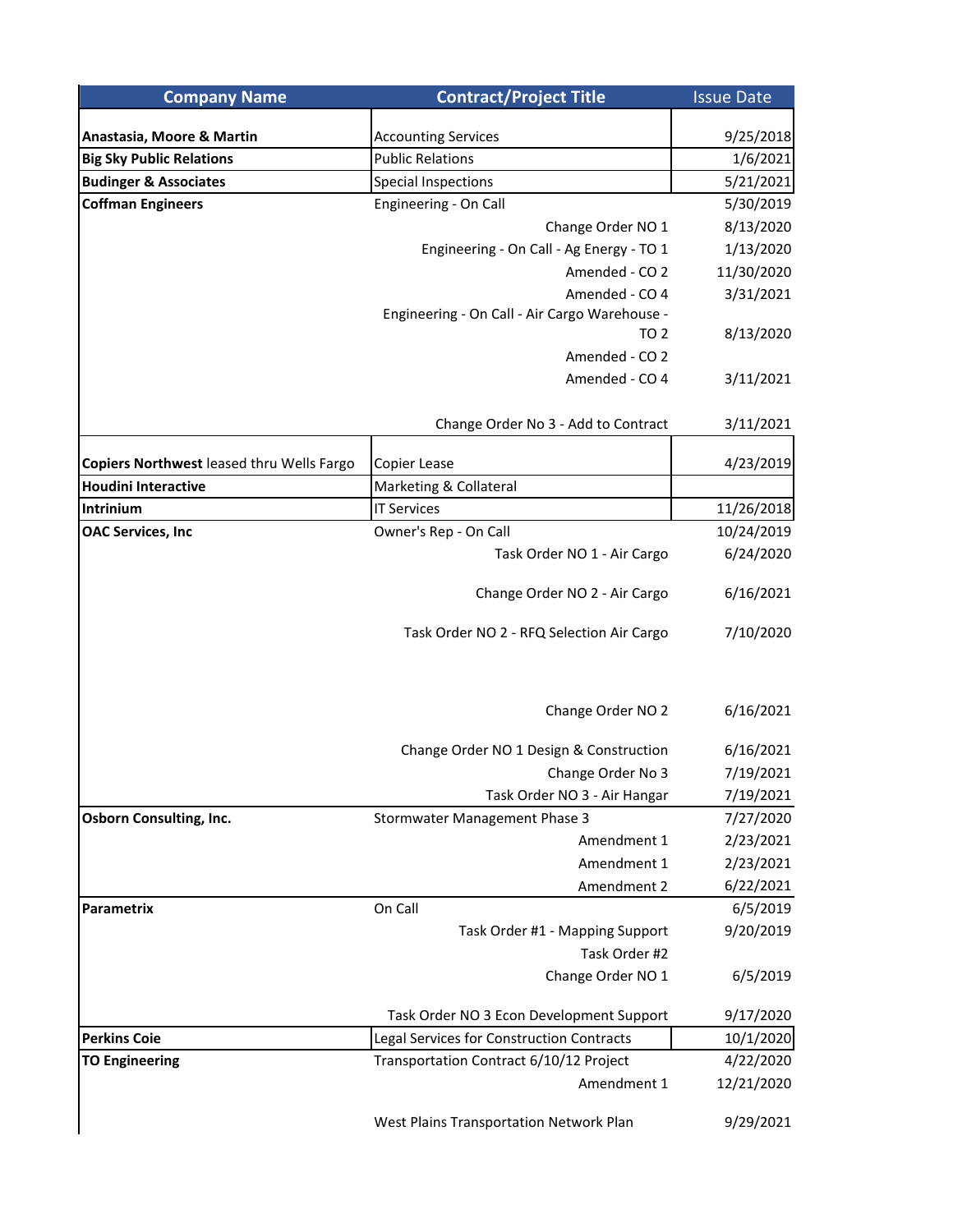|                                        | <b>Wetland Mitigation Bank</b> |             | 10/20/2019 |
|----------------------------------------|--------------------------------|-------------|------------|
|                                        |                                | Amendment 1 | 12/21/2020 |
| <b>Witherspoon Brajcich McPhee</b>     | Legal Services                 |             |            |
| <b>Interlocal Agreements - Due Out</b> |                                |             |            |
| Geiger Boulevard Build Grant (40%)     |                                |             |            |
|                                        |                                |             |            |
| <b>Interlocal Agreements - Due In</b>  |                                |             |            |
| City of Airway Heights 6/10/12 Project |                                |             |            |
| WSDOT - WPTNP                          |                                |             |            |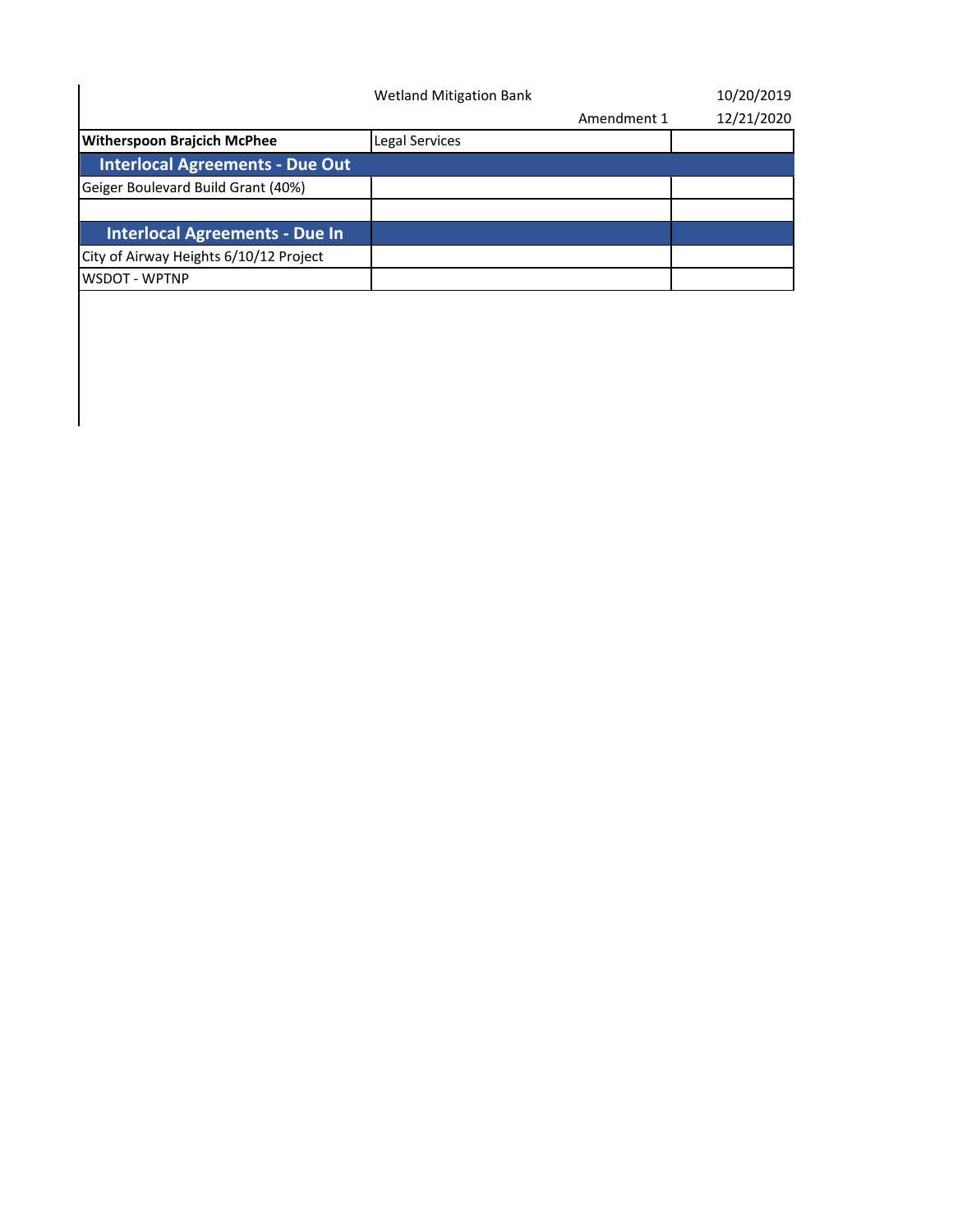| <b>Details</b>                          | <b>Terms</b>            | <b>Total Contract</b> |         | <b>Paid to Date</b> |         | <b>Remaining</b> |
|-----------------------------------------|-------------------------|-----------------------|---------|---------------------|---------|------------------|
|                                         |                         |                       |         |                     |         |                  |
| <b>Issue Contract</b>                   | <b>Until Terminated</b> | \$<br>30,000.00 \$    |         | 16,694.40           | \$      | 13,305.60        |
| <b>Issue Contract</b>                   | Expires 01/06/2022      | \$<br>5,000.00 \$     |         |                     | \$      | 5,000.00         |
| <b>Issue Contract</b>                   | Expires 5/21/2022       | \$<br>34,765.00 \$    |         | 17,126.00           | \$      | 17,639.00        |
| <b>Issue Contract</b>                   | NTE 3 years             | \$<br>40,000.00       |         |                     |         |                  |
| Add \$10K                               |                         | \$<br>50,000.00       |         |                     |         |                  |
| Issue \$10K                             |                         |                       | \$      | 1,884.00            | \$      | 8,116.00         |
| Decrease TO 1 \$5K                      |                         |                       |         |                     | \$      | 3,116.00         |
| Close Out                               |                         | \$                    |         |                     | \$      |                  |
| Issue \$35665.00                        |                         |                       |         |                     | \$      | 35,665.00        |
| Add \$5K                                |                         |                       |         |                     | \$      | 40,665.00        |
| Add \$1.5K                              |                         |                       | \$      | 38,451.00           | \$      | 3,714.00         |
| Add \$50K                               | 5/30/2022               | \$<br>100,000.00      |         |                     |         |                  |
|                                         |                         |                       |         |                     |         |                  |
|                                         | Sixty (60) months       | \$<br>14,753.40 \$    |         | 7,437.03            | \$      | 7,316.31         |
|                                         | Expired 02/28/2021      | \$<br>98,910.00 \$    |         | 82,583.14           | \$      | 16,326.26        |
|                                         | <b>Until Terminated</b> | \$                    | $\zeta$ | 19,669.93           |         | N/A              |
| <b>Issue Contract</b>                   | NTE 3 years             | 100,000.00            |         |                     |         |                  |
| Issue \$13,320.00<br>Deduct \$5501 from | \$13,320.00             |                       | \$      | 7,819.00            | \$      | 5,501.00         |
| TO 1 - Close Out                        | ( \$5,501.00)           |                       |         |                     | \$      |                  |
| Issue \$31850.00                        | \$31,850.00             |                       | \$      | 25,956.00           | \$      | 5,894.00         |
| Increase TO 2                           |                         |                       |         |                     |         |                  |
| \$14152.68 (\$5501                      |                         |                       |         |                     |         |                  |
| from TO 1 Close Out)                    | \$20,046.68             |                       | \$      | 20,046.68           | \$      |                  |
| Add \$75K                               | \$75,000.00             | \$<br>175,000.00 \$   |         | 19,507.50           | \$      | 55,492.20        |
| Add \$304,788.20                        |                         | \$<br>479,788.20      |         |                     |         |                  |
| Issue \$304,788.20                      | \$304,788.20            |                       |         |                     |         |                  |
| <b>Issue Phase 3</b>                    | One Year                | \$<br>451,875.00      |         |                     |         |                  |
| Add \$10K                               |                         | \$<br>461,875.00 \$   |         | 461,874.71 \$       |         | 0.29             |
| <b>Extend Expiration</b>                | 6/30/2021               |                       |         |                     |         |                  |
| <b>Extend Expiration</b>                | 8/31/2021               |                       |         |                     |         |                  |
| <b>Issue Contract</b>                   | NTE 3 Years             | \$<br>40,000.00       |         |                     |         |                  |
| Issue \$3,850.00                        |                         |                       | \$      | 3,010.00            | $\zeta$ | 36,990.00        |
| Not Initiated                           |                         |                       |         |                     |         |                  |
| <b>Increase Contract</b>                | \$10,000.00             | \$<br>50,000.00       |         |                     | \$      | 46,990.00        |
| Issue \$46,150.00                       |                         |                       | \$      | 2,895.00            | \$      | 44,095.00        |
|                                         | <b>Until Terminated</b> |                       | \$      | 5,642.72            |         | N/A              |
| <b>Issue Contract</b>                   | 9/30/2020               | \$<br>280,797.00 \$   |         | 259,190.74          | \$      | 21,303.26        |
| <b>Extend Expiration</b>                | 12/31/2021              |                       |         |                     |         |                  |
| <b>Issue Contract</b>                   | 9/29/2021               | \$<br>287,000.00      |         |                     |         |                  |
|                                         |                         |                       |         |                     |         |                  |